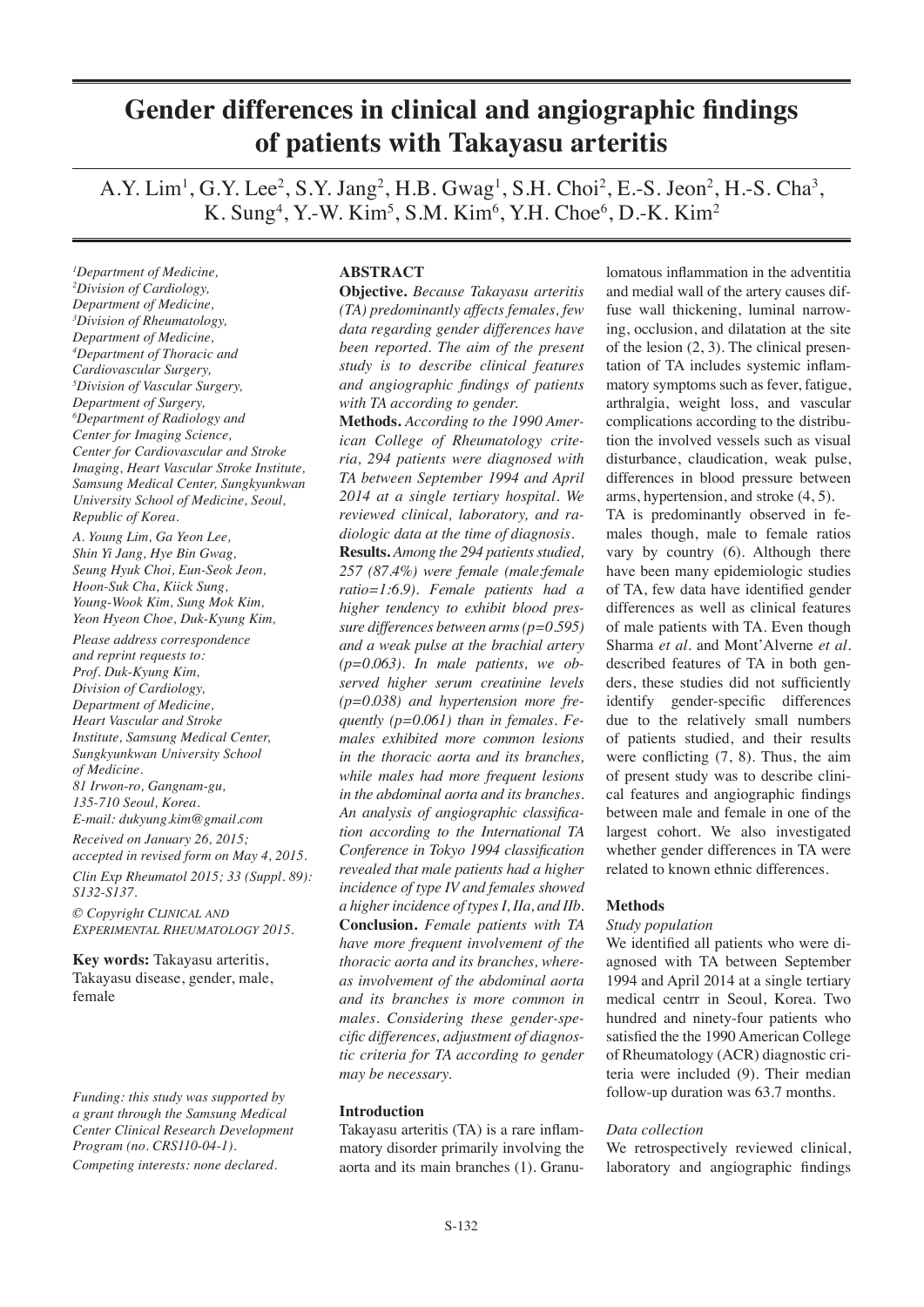from medical records of all patients. Clinical information included comorbid disease and patients' signs and symptoms at the time of diagnosis. Comorbidities were comprised of diabetes mellitus, hypertension, dyslipidaemia, chronic kidney disease (CKD), stroke, tuberculosis, angina, and congestive heart failure. Patients were regarded as having diabetes mellitus, hypertension, and dyslipidaemia if they carried a previous diagnosis, were prescribed medicine for the condition, or had a fasting glucose ≥126 mg/dl, a random blood pressure ≥140/90 mmHg, and a total cholesterol >200 mg/dl or low density lipoprotein (LDL) cholesterol >130 mg/ dl, respectively. In evaluating hypertensive patients, we excluded patients whose true blood pressure was unknown because of disease involvement. CKD was defined as a serum creatinine >2.0 mg/dl or a previous diagnosis of CKD. Current smokers and ex-smokers were included in the smoking group. Similarly, patients were classified as having stroke, tuberculosis, or angina if they were previously diagnosed with or taking medications to treat these conditions. Additionally, patients were classified as having congestive heart failure if they had current signs and symptoms related to heart failure such as pulmonary oedema or carried a previous diagnosis

We collected data on patients' signs and symptoms of disease as well as available laboratory data including CBC, erythrocyte sedimentation rate (ESR), high sensitivity-C reactive protein (hs-CRP), blood urea nitrogen (BUN), serum creatinine, N-terminal pro-brain natriuretic peptide (NT-proBNP), lipoprotein(a) (Lp(a)), and homocysteine level at the time of diagnosis. Of the patients without laboratory data at the time of diagnosis, we obtained the closest values to the time of diagnosis. The level of NT-proBNP in patients with a serum creatinine more than 2.0 mg/dl was not analysed because of decreased renal excretion.

For vascular evaluation, we reviewed various imaging modalities including duplex ultrasonography, CT angiography, MR angiography and conventional angiography. Of 294 patients with TA, 5 patients (1.7%) did not undergo systemic angiographic evaluation and 188 patients (63.9%) did not undergo coronary evaluation. Of the 5 patients without systemic angiographic evaluation, 4 patients had evaluation of the carotid arteries via duplex scan or CT angiography and 1 patient was diagnosed via CT angiography of the abdominal aorta and arteries of the lower extremities. All 5 patients were excluded in the evaluation of angiographic type. The angiographic type was determined by the International TA Conference in Tokyo 1994 angiographic classification (10). And active TA was defined as having at least one of following: i) ESR  $>20$  mm/h and CRP  $>1.0$  mg/dl, ii) carotidynia, and iii) erythema nodosum. This study was approved by the institutional review board of Samsung Medical Centre.

## *Statistical analysis*

We analysed the clinical and angiographic findings of male and female patients using chi square and Fisher's exact tests as appropriate. For laboratory findings, continuous variables were shown as mean ± one standard deviation or median and interquartile range (IQR). Independent *t*-tests were used for comparisons between genders. All tests were two sided, and *p*-values less than 0.05 were considered to be statistically significant. SPSS version 21 was used for all statistical analyses.

# **Results**

## *Clinical characteristics*

Among the 294 patients with TA, 257 (87.4%) were female with a male to female ratio of 1:6.9. The mean age at the time of the onset of symptoms was 28.4±13.3 years in males and 32.0±13.0 years in females (*p*=0.135). Twenty-eight patients (9.5%) were asymptomatic and diagnosed incidentally. Sixty-three patients (21.4%) had onset of symptom after 40 years of age. Comorbid disease and clinical features in patients with TA are shown in Table I. Hypertension was the most common (195 patients, 69.1%) and other comorbidities were as follows; dyslipidaemia (107 patients, 36.9%), angina (59 patients, 20.1%), and tuberculosis (47

patients, 17.6%). Male patients had a tendency towards a higher incidence of hypertension (82.9% *vs.* 67.2%,  $p=0.061$ ). However, there was no significant difference in comorbidities between genders with the exception of smoking, which was significantly higher in males than in females (50.0% *vs.*  4.8%, *p*<0.001).

The frequent signs or symptoms in patients with TA included bruit on auscultation over the subclavian arteries or abdominal aorta (234 patients, 80.1%), weak pulse at the brachial arteries (211 patients, 72.3%), differences in blood pressure between arms >10 mmHg (178 patients, 60.8%), dizziness (109 patients, 37.1%), and claudication (107 patients, 36.4 %). Constitutional symptoms including subjective fever, sweating, fatigue, malaise, weight loss, and arthralgia were present in 52 patients (17.7%). Erythema nodosum and carotidynia as presenting symptoms of active TA were relatively less common in 5 patients  $(1.7\%)$  and 22 patients  $(7.5\%)$ , respectively. In female patients, bruits were significantly more common (65.7% *vs.* 82.1%, *p*=0.023) than in males. Also, female patients showed a trend towards a higher incidence of weak pulse at the brachial arteries (59.5% *vs.* 74.1%, *p*=0.063), differences in blood pressure between arms >10 mmHg (56.8%) *vs.* 61.3%, *p*=0.595), visual dimness (8.1% *vs.* 14.8%, *p*=0.273), and dizziness (29.7% *vs.* 38.1%, *p*=0.322), which could be related to the involvement of the aortic arch and its branches.

Baseline laboratory findings for all patients are shown in Table II. Female patients had significantly lower haemoglobin levels (median [IQR]: 14.4 g/dl [12.8–15.5 g/dl] *vs.* 12.2 g/dl [11.1-13.1 g/dl]; *p*<0.001) than males. CRP levels were similar (0.19 mg/ dl [0.07–0.99 mg/dl] *vs.* 0.22 mg/dl [0.06–1.12 mg/dl]; *p*=0.629) between groups and the serum creatinine was significantly higher (0.97 mg/dl [0.84– 1.10 mg/dl] *vs.* 0.76 mg/dl [0.66–0.81 mg/dl]; *p*=0.038) in male patients than in females. No significant differences were observed in levels of NT-proBNP, Lp(a) or homocysteine.

With respect to disease activity, there were no statistically significant differ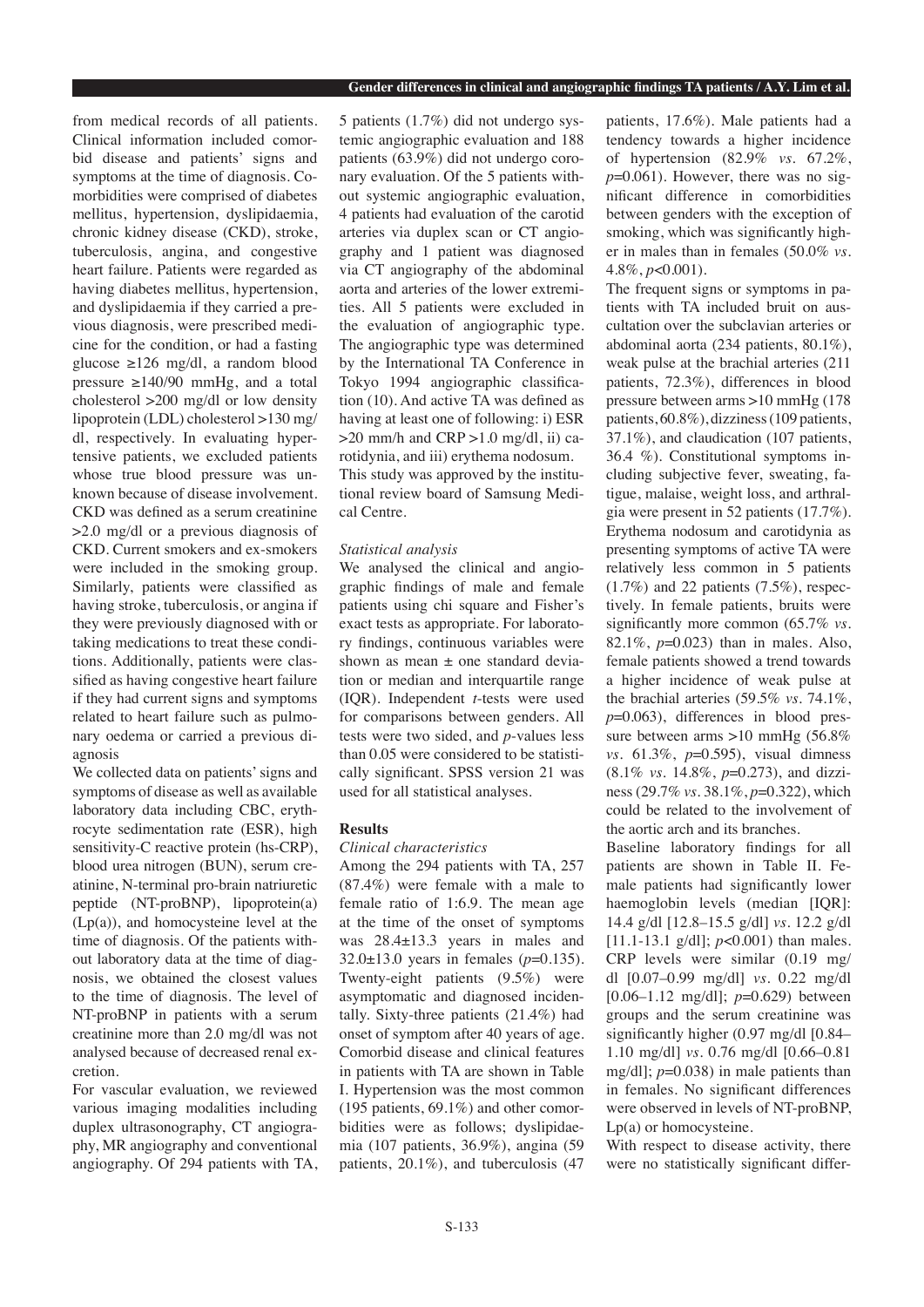**Table I.** Comorbidities and clinical features according to gender.

|                                                     | Male $(\%)$<br>$n=37$ | Female $(\% )$<br>$n=257$ |                | $p$ -value |
|-----------------------------------------------------|-----------------------|---------------------------|----------------|------------|
| Co-morbidity                                        |                       |                           |                |            |
| Diabetes mellitus                                   | 1/37(2.7)             | 13/257(5.1)               |                | 1.000      |
| Hypertension                                        | 29/35 (82.9)          | 166/247 (67.2)            |                | 0.061      |
| Dyslipidaemia                                       | 15/37(40.5)           | 92/253 (36.4)             |                | 0.623      |
| Smoking                                             | 18/36 (50.0)          | 12/252(4.8)               |                | < 0.001    |
| Chronic kidney disease                              | 2/37(5.4)             | 8/254(3.1)                |                | 0.370      |
| Stroke                                              | 1/37(2.7)             | 23/256(9.0)               |                | 0.333      |
| Tuberculosis                                        | $7/33$ $(21.2)$       | 40/234 (17.1)             |                | 0.561      |
| Angina                                              | 9/37(24.3)            | 50/257 (19.5)             |                | 0.489      |
| Congestive heart failure                            | 5/37(13.5)            | $26/257$ $(10.1)$         |                | 0.565      |
| Signs & symptoms                                    |                       |                           |                |            |
| Constitutional symptom                              | 7/37(18.9)            | 45/263 (17.5)             |                | 0.834      |
| Fever                                               | 0/37(0.0)             | 9/257(3.5)                |                | 0.609      |
| Arthralgia                                          | 0/37(0.0)             | 12/257(4.7)               |                | 0.374      |
| Weight loss                                         | 3/37(8.1)             | 10/257(3.9)               |                | 0.216      |
| Erythema nodosum                                    | 0/37(0.0)             | 5/257(1.9)                |                | 1.000      |
| Carotidynia                                         | 2/37(5.4)             | 20/257 (7.8)              |                | 1.000      |
| Headache                                            | 8/37(21.6)            | 59/257 (23.0)             |                | 0.856      |
| <b>Dizziness</b>                                    | 11/37(29.7)           | 98/257 (38.1)             |                | 0.322      |
| Visual dimness                                      | 3/37(8.1)             | 38/257 (14.8)             |                | 0.273      |
| Dyspnea on exertion                                 | $6/37$ $(16.2)$       | 74/257 (28.8)             |                | 0.108      |
| Claudication                                        | 17/37 (45.9)          | 90/257 (35.0)             |                | 0.197      |
| Upper limb claudication                             | $3/37(8.1\%)$         |                           | 41/257 (16.0%) | 0.211      |
| Lower limb claudication                             | 14/27 (37.8%)         |                           | 49/257 (19.1%) | 0.009      |
| <b>Bruit</b>                                        | 23/35(65.7)           | 211/257 (82.1)            |                | 0.023      |
| Blood pressure difference between<br>arms > 10 mmHg | 21/37 (56.8)          | 157/256 (61.3)            |                | 0.595      |
| Weak pulse at the brachial arteries                 | 22/37 (59.5)          | 189/255 (74.1)            |                | 0.063      |

**Table II.** Baseline laboratory findings in TA patients.

|                         | Male<br>Median (IOR) | n. | Female<br>Median (IOR) | n.  | $p$ -value |
|-------------------------|----------------------|----|------------------------|-----|------------|
|                         | 6700.0               |    | 6800.0                 |     |            |
| WBC (lul)               | $(5450.0 - 9140.0)$  | 37 | $(5475.0 - 8485.0)$    | 253 | 0.860      |
| Haemoglobin $(g/dl)$    | $14.4$ $(12.8-15.5)$ | 37 | $12.2$ $(11.1-13.1)$   | 253 | < 0.001    |
| $ESR$ (mm/h)            | $13.0(6.5-29.0)$     | 37 | 28.0 (14.0-51.0)       | 252 | 0.005      |
| $CRP$ (mg/dl)           | $0.19$ $(0.07-0.99)$ | 37 | $0.22$ $(0.06-1.12)$   | 251 | 0.629      |
| $BUN$ (mg/dl)           | $13.7(10.8-18.6)$    | 37 | $12.3(9.6-16.7)$       | 252 | 0.543      |
| Creatinine $(mg/dl)$    | $0.97$ $(0.84-1.10)$ | 37 | $0.76$ $(0.66-0.81)$   | 252 | 0.038      |
| $NT-proBNP$ ( $pg/ml$ ) | 54.0 (29.8-127.5)    | 24 | 122.6 (45.0-426.8)     | 183 | 0.577      |
| $Lp(a)$ (mg/dl)         | 18.8 (13.6-44.4)     | 27 | $26.1(14.3-42.5)$      | 152 | 0.880      |
| Homocysteine (mg/dl)    | $12.4(9.8-15.5)$     | 26 | 9.9 (8.2-12.2)         | 151 | 0.197      |

ences between genders in erythema nodosum (0.0% *vs.* 1.9%, *p*=1.000), carotidynia (5.4% *vs.* 7.8%, *p*=1.000), or elevated ESR and CRP (18.9% *vs.*  26.8%, *p*=0.306) (Table III). However, positive disease activity (*i.e.* any one of the above three criteria) showed a higher tendency in female compared with male patients (21.6% *vs.* 30.8%, *p*=0.254).

## *Angiographic findings* In the distribution of angiographic find-

ings in patients with TA (Table IV), the most common lesions were found in the main branches of the aortic arch: left common carotid artery (215 patients, 73.4%), left subclavian artery (192 patients, 65.8%), and right common carotid artery (187 patients, 63.8%). Female patients had more frequent involvement of the arteries in the thoracic cavity which included the ascending aorta (27.8% *vs.* 48.6%, *p*=0.019), arch (8.3% *vs.* 38.4%, *p*<0.001), descending thoracic aorta (27.8% *vs.* 59.7%,

*p*<0.001), right common carotid artery (43.2% *vs.* 66.8%, *p*=0.005), left subclavian artery (45.9% *vs.* 68.6%, *p*=0.007), and left common carotid artery (45.9% *vs.* 77.3%, *p*<0.001).

On the other hand, male patients more commonly had lesions in the abdominal cavity: right renal artery (43.2% *vs.* 27.3%, *p*=0.046), right iliac artery (24.3% *vs.* 12.4%, *p*=0.049), and left iliac artery (29.7% *vs.* 10.0%, *p*=0.002). Although it was not statistically significant, male patients tended to exhibit more prominent involvement of other abdominal arterial branches (celiac artery, superior mesenteric artery, inferior mesenteric artery, and left renal artery). Males and females were similar with respect to the incidence of atypical coarctation (18.9% *vs.* 19.3%, *p*=0.957), involvement of the coronary arteries (56.3% *vs.* 51.1%, *p*=0.705), and involvement of the pulmonary arteries (5.6% *vs.* 11.1%, *p*=0.396). Among the 195 patients with hypertension, 84 patients (43.1%) had renal artery involvement and 49 patients (25.1%) had atypical coarctation.

The distribution of angiographic types according to gender is shown in Fig. ure 1. Among the patients with TA, the most common angiographic type was type V (152 patients, 50.9%). Male patients showed a higher incidence of type IV (18.9% *vs.* 4.4%), which involved the abdominal aorta and its main branches. Female patients, on the other hand, had a higher incidence of types which involved the aorta within the thoracic cavity such as type I (13.5% *vs.* 17.1%), type IIa (5.4% *vs.* 8.3%), and type IIb (8.1% *vs.* 15.1%) compared with male patients.

We compared the distribution of angiographic types in patients with TA in our study to that of other countries (Fig. 2). Including our data of which male to female ratio was 1:6.8, the gender ratios varied for each country from 1:1.7 to 25.7. In India and Thailand there was a high male to female ratio, and a tendency toward a higher incidence of type IV and lower incidence of types I and IIa. In contrast, there was a lower incidence of type IV and higher incidence of types I and IIa in Turkey and Japan in which male to female ratio was low.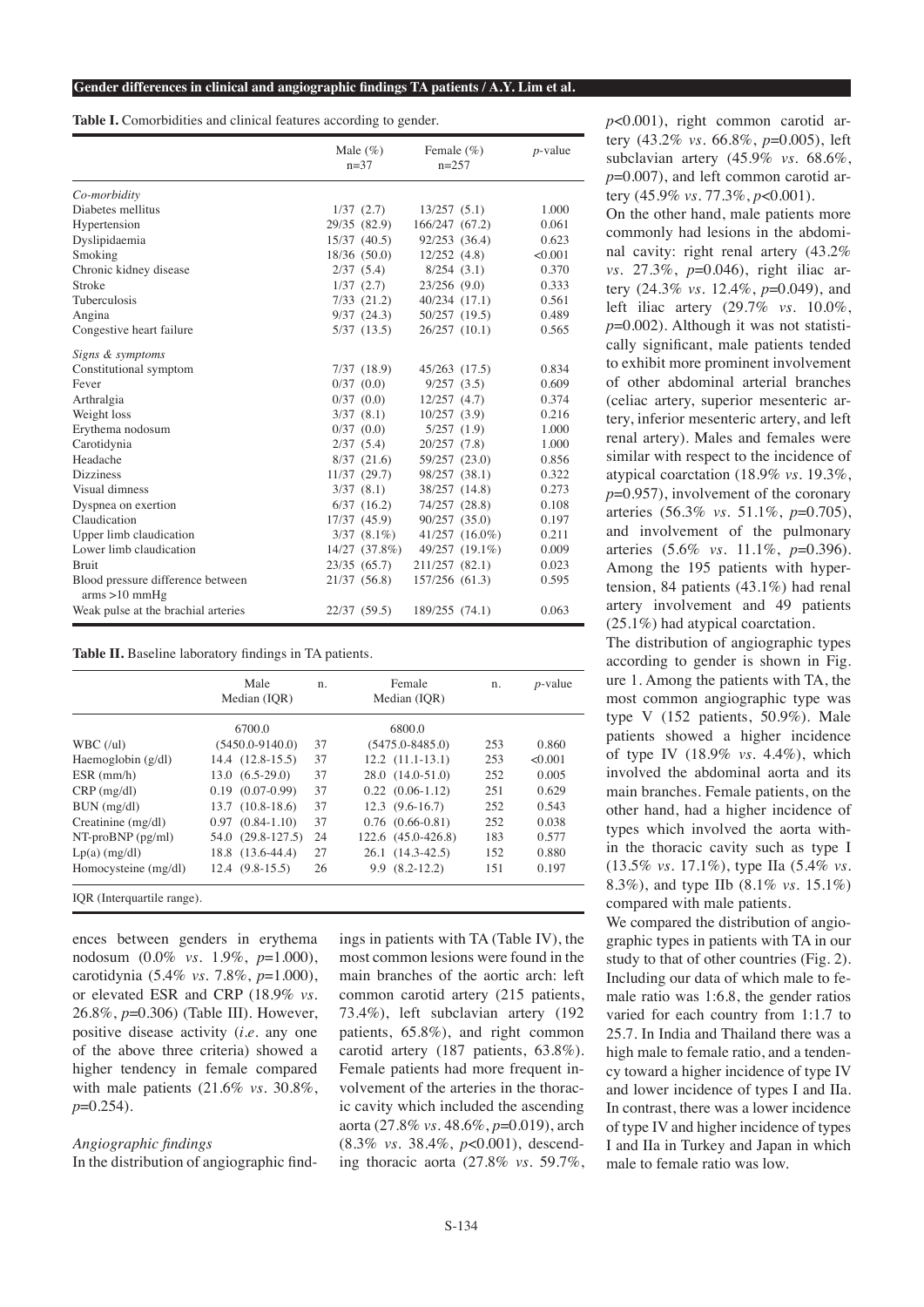#### **Table III.** Disease activity in TA patients.

|                                         | Male $(\%)$ | Female $(\%)$ | $p$ -value |
|-----------------------------------------|-------------|---------------|------------|
| Erythema nodosum                        | 0/37(0.0)   | 5/257(1.9)    | 1.000      |
| Carotidynia                             | 2/37(5.4)   | 20/257(7.8)   | 1.000      |
| Elevated ESR & CRP                      | 7/37(18.9)  | 67/250 (26.8) | 0.306      |
| Disease activity (any one of the above) | 8/37(21.6)  | 77/250 (30.8) | 0.254      |

**Table IV.** Comparison of angiographic findings in TA patients according to gender.

| Site of involvement           | Male $(\%)$<br>$n = 37$ | Female $(\%)$<br>$n=2.57$ | $p$ -value |
|-------------------------------|-------------------------|---------------------------|------------|
| Ascending aorta               | $10/36$ $(27.8)$        | 123/253 (48.6)            | 0.019      |
| Aortic arch                   | 3/36(8.3)               | 98/255 (38.4)             | < 0.001    |
| Descending thoracic aorta     | $10/36$ $(27.8)$        | 151/253 (59.7)            | < 0.001    |
| Abdominal aorta               | 23/37(62.2)             | 151/254 (59.4)            | 0.753      |
| Atypical coarctation          | 7/37(18.9)              | 49/254 (19.3)             | 0.957      |
| Right innominate artery       | 16/37(43.2)             | 106/254 (41.7)            | 0.862      |
| Right subclavian artery       | 16/37(43.2)             | 141/256 (55.1)            | 0.177      |
| Right common carotid artery   | 16/37(43.2)             | 171/256 (66.8)            | 0.005      |
| Right internal carotid artery | 8/37(21.6)              | 68/256 (26.6)             | 0.522      |
| Right external carotid artery | 1/37(2.7)               | 20/256 (7.8)              | 0.260      |
| Left subclavian artery        | 17/37 (45.9)            | 175/255 (68.6)            | 0.007      |
| Left common carotid artery    | 17/37 (45.9)            | 198/256 (77.3)            | < 0.001    |
| Left internal carotid artery  | 9/37(24.3)              | 71/256 (27.7)             | 0.663      |
| Left external carotid artery  | $4/37$ $(10.8)$         | 29/256 (11.3)             | 1.000      |
| Celiac artery                 | 10/37(27.0)             | 50/253 (19.8)             | 0.308      |
| Superior mesenteric artery    | 12/37(32.4)             | 51/253 (20.2)             | 0.091      |
| Inferior mesenteric artery    | 2/37(5.4)               | 8/253(3.2)                | 0.622      |
| Right renal artery            | 16/37(43.2)             | 69/253 (27.3)             | 0.046      |
| Left renal artery             | 14/37 (37.8)            | 69/253 (27.3)             | 0.184      |
| Right iliac artery            | 9/37(24.3)              | 31/251 (12.4)             | 0.049      |
| Left iliac artery             | 11/37 (29.7)            | 25/251 (10.0)             | 0.002      |
| Coronary artery               | 9/16(56.3)              | 46/90 (51.1)              | 0.705      |
| Pulmonary artery              | 2/36(5.6)               | 28/253 (11.1)             | 0.396      |

#### **Discussion**

Our study identified the clinical characteristics and angiographic findings in the majority of patients with TA in Korea, and also evaluated gender-specific differences between them. In the patients with TA, the main branches of the aortic arch were the most common lesion sites. Female patients had more frequent involvement of the thoracic aorta and its branches, whereas involvement of the abdominal aorta and its branches were more common in males.

The differences of angiographic findings between males and females also corresponded with their clinical features. Female patients had more prominent features in dizziness, visual dimness, weak pulse at the brachial arteries, and differences in blood pressure between arms >10 mmHg, which may relate to lesions of the aortic arch and its branches. On the other hand, hypertension and elevated serum creatinine may be caused by lesions within the

abdominal cavity, which were more prevalent in male patients.

The present study showed that active TA was more common in female patients, though this was not statistically significant but was similar to that observed in other studies (11, 12). The appropriate criteria for disease activity of TA have been controversial and challenging. Because there are no distinct criteria which have been validated and standardized in TA, the National Institutes of Health (NIH) criteria for disease activity are commonly used (1). However, it is difficult to assess disease activity by the NIH criteria at the time of diagnosis without follow-up data. Recently, Misra *et al*. suggested the Indian Takayasu Clinical Activity Score (ITAS2010) for clinical disease activity (13). However, this was not suitable for use in our study because it is still in the process of being validated and edited. Additionally it needs much information for scoring, which may not available

in a retrospective study. Therefore, we classified patients with active TA according to simplified criteria including increased ESR and CRP, carotidynia, and erythema nodosum at the time of diagnosis except follow up data such as tissue confirmation or disease progression, because whether TA was active state or not at the time of diagnosis were critical to make a treatment plan. Though we adopted these criteria in our study, further investigation to assess disease activity of TA will be needed.

With regard to gender differences in angiographic findings, we showed that the distribution of angiographic type of which males had a higher incidence of type IV, though females were primarily type I and II in patients with TA. Figure 2 shows similar findings based on different gender ratios observed in other cohorts (10, 14-16). Until now, most studies have explained that this difference in the distribution of lesions is caused by geographic or ethnic differences (5, 6, 10, 11, 14). However, Fig. 2 shows that as the male to female ratio increases, the frequency of abdominal aortic lesions increases. Additionally, as the ratio of female patients increases, the incidence of type I and II involving mainly the thoracic aorta and its branches increases. We suggest that the gender ratio rather than ethnic differences result in different angiographic findings in TA, and could also possibly explain the geographic difference as well.

Our findings are consistent with the results reported by Sharma *et al*., who showed that Indian male patients with TA more commonly had involvement of the abdominal aorta and its branches, and female patients had a tendency towards more frequent aortic arch lesions (7). However, they did not show statistical significance due to the relatively small number of patients studied with the exception of more common involvement of the left renal artery in male patients. Moreover, these findings were substantially different from those of Mont'Alverne *et al.* who found that ascending aortic aneurysms were more common in male patients with TA in Brazil, and female had a trend towards more frequent stenosis or occlusion in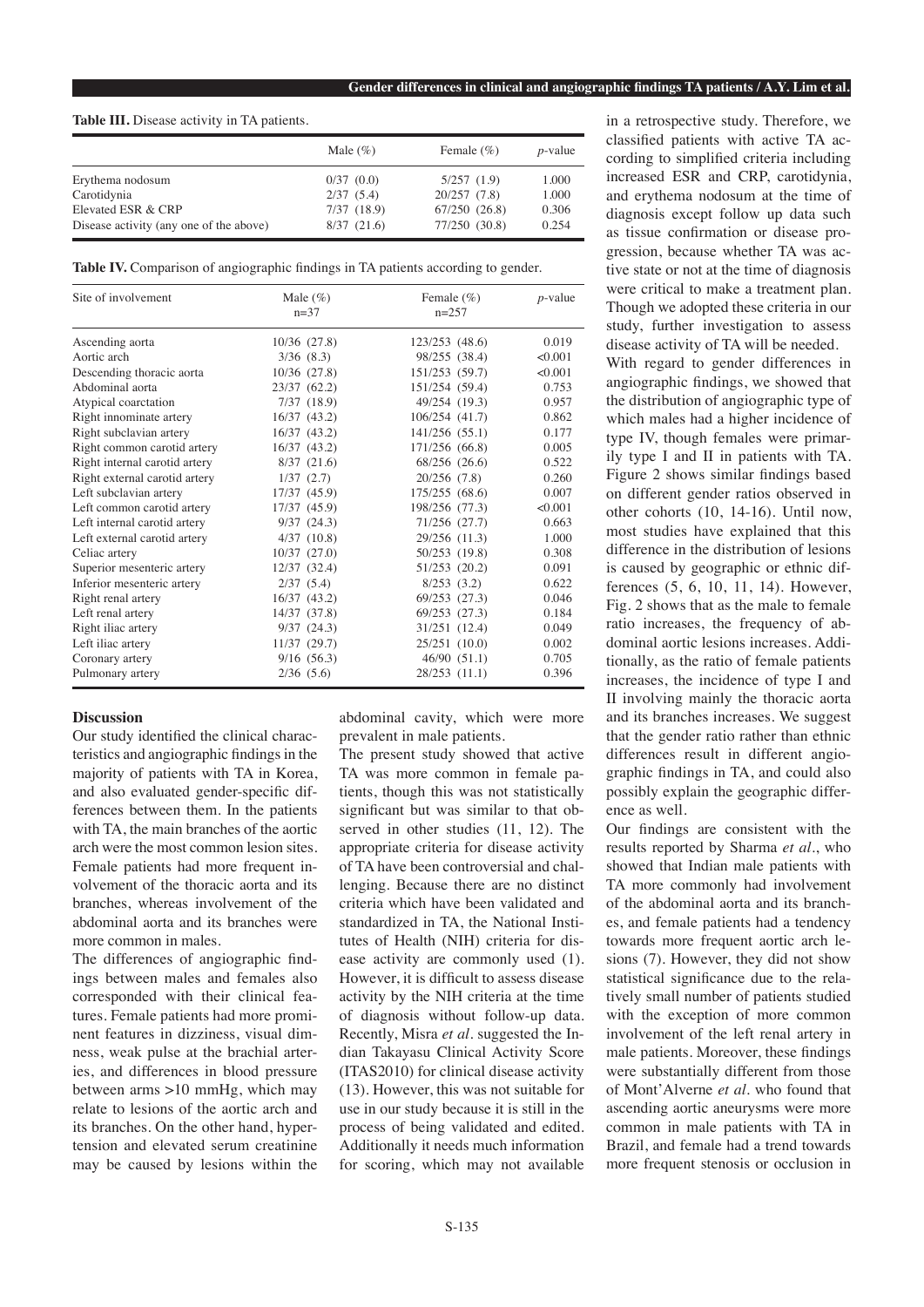#### **Gender differences in clinical and angiographic findings TA patients / A.Y. Lim et al.**



**Fig. 1.** Distribution of angiographic type according to the International Takayasu Arteritis Conference in Tokyo 1994 classification between male and female patients with TA.



**Fig. 2.** Distribution of patients with TA according to angiographic type for each country. The angiographic type is determined by the International Takayasu Arteritis Conference in Tokyo 1994 classification. Numbers inside the bars represent the percentage of patients with TA for each type of angiographic classification and numbers by the side of country name below the graph refer to male to female ratios.

the abdominal aorta (8). Therefore, we propose gender-specific differences in angioraphic findings based on a large number of patients with TA that included frequent lesions of the thoracic aorta and its branches in females and of the abdominal aorta and its branches in males.

However, there has been no study to date regarding why gender difference in TA occurs. Many autoimmune disorders such as systemic lupus erythematosus, rheumatoid arthritis, multiple sclerosis, and thyroiditis exhibit female predominance as well as TA. In the cases of autoimmune disease, because of the influence of sex hormones, clinical features are differentially manifested between males and females (17, 18). Moreover, studies of which sex chromosome complement affects female biased autoimmunity have emerged (19, 20). It appears that multiple factors such as various genetic susceptibilities and sex hormones contribute to the gender difference in TA, which is similar to other autoimmune disorders (4, 21, 22). Interestingly, although fibromuscular dysplasia is a non-inflammatory disease, Esther *et al*. showed that male patients with fibromuscular dysplasia had higher rates of renal and mesenteric artery involvement, whereas female patients had more common involvement of the extracranial carotid and vertebral arteries (23), which was similar to our findings. With regard to determining the causes of these gender-specific characteristics, further studies are needed.

We demonstrated that male patients with TA primarily had involvement of arteries in the abdominal cavity. Accordingly, male patients often did not satisfy the ACR criteria for TA such as decreased brachial artery pulses and blood pressure differences between arms >10 mmHg. At our institution, there were several male patients who did not fulfill 3 or more ACR criteria and were excluded from this study. However, they have been managed in accordance with recommended treatment for TA. Because current diagnostic criteria are comprised of findings more common in females, modification of these criteria according to gender may be required.

Present study has several limitations. Because of its retrospective design, we were able to collect limited data from medical records. Since our data were based not on follow-up progress but those at the time of diagnosis, we could minimise missing data that might be noticed in the process of follow-up. In addition, our study population was obtained from a single tertiary referral centre, thus there could be a selection bias. However, our case numbers could be enough to represent TA patients in Korea.

In summary, we identified clinical features and angiographic findings of male and female patients with TA. Female patients with TA more commonly exhibited involvement of the aorta and its branches within the thoracic cavity, whereas male patients had more frequent involvement of the abdominal aorta and its branches. Therefore, this difference might be considered for adjustment of diagnostic criteria of TA according to gender. Future investigations will be necessary to identify the aetiology of this gender difference.